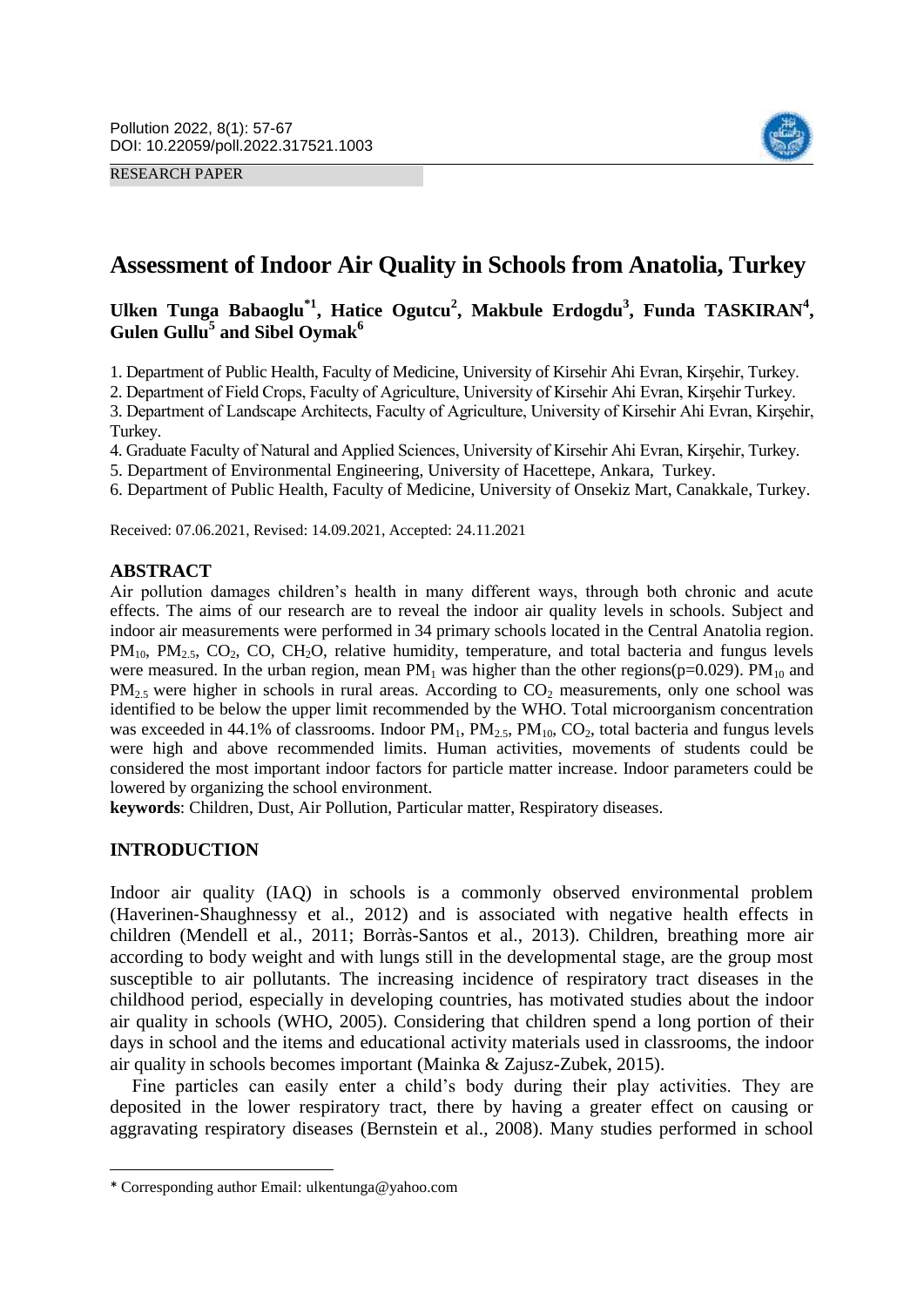buildings stated that CO2 concentrations did not meet standard limits and found insufficient ventilation systems (Madureira et al., 2012; Annesi-Maesan et al., 2013; Madureira et al., 2016). Many chemical compounds humans are exposed to every day comprise risk factors for development of a variety of pathologies (Daisey et al., 2003). Especially, exposure to indoor air pollution without exposure to outdoor air may be a greater danger (Lim et al., 2014). Microbial exposure in schools is linked to the indoor space resources and building characteristics, for example, excessive humidity and insufficient ventilation, and associated with low school attendance, respiratory tract infections, asthma and allergies in children and adults (Mendell et al., 2011).

This study has been conducted to determine indoor air quality in school environment. A study conducted in Ankara that CO2 and CH2O ratios are higher in crowded classes. In addition, pathogen microorganisms were detected in 71% of primary schools. The absence of ventilation in schools was identified as a problem (Babayigit et al., 2014). In Germany, the different fractions of indoor PM have been studied for mass density and particle numbers in 64 classrooms. In the study, the researchers found that increasing PM concentrations significantly correlated with increasing CO2 concentrations and lower levels (Fromme et al., 2007).

This study was completed in 34 schools in a city in the Central Anatolia region. The main aims of our research are: (a) to reveal the indoor air quality levels in schools (PM, CO2, CO, CH2O, total bacteria and fungi); (b) to compare the measured concentrations with the relevant standards; and (c) to analyze the seasonal and regional changes in indoor pollutant concentrations.

### **MATERIALS & METHODS**

Indoor and outdoor air samples were collected from 34 classrooms of primary schools located in Kirşehir (Figure 1). Measurements were made in classrooms on the ground floor overlooking the north side of the schools. The areas where schools were located were defined as urban, suburban and rural region. First measurement was performed in spring period and the second one was performed in fall period. Characteristics of classrooms where samples were collected are shown in Table 1.



**Fig 1.** The geographical location of Kirsehir.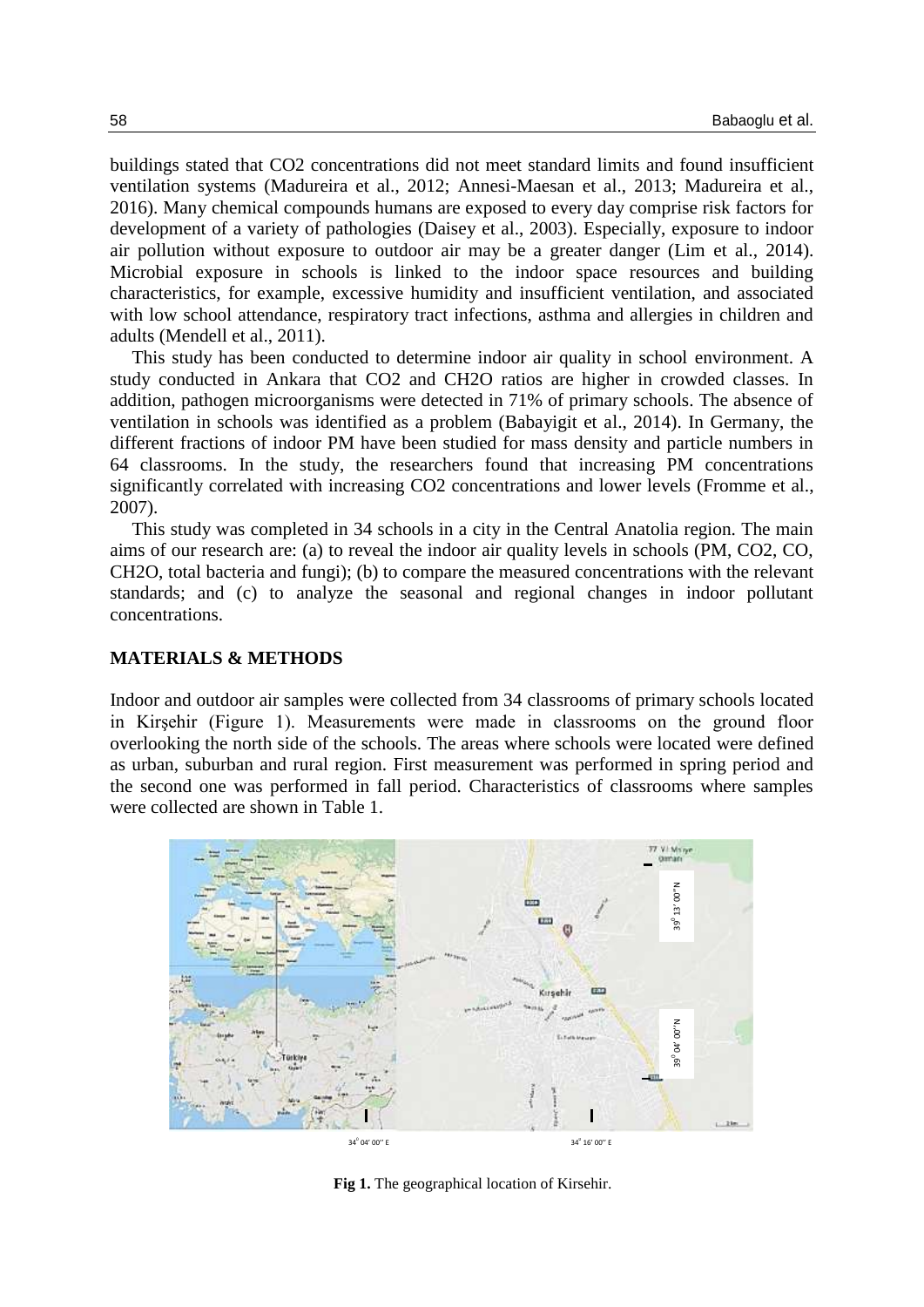Within the scope of the study, PM10, PM2.5, CO2, CO, CH2O, RH, temperature measurements were performed. Measurements were completed during lesson time. In every school, the measurements were conducted once for each monitoring session one day during the school day, from 8:30 AM to 4:30 PM. The sampling period was approximately 7∼8 h except for CH2O. CH2O were sampled for approximately 60– 100 min. Indoor measurements were collected about 90 cm above the floor. Devices were placed in the center of the classrooms for measurements. For outdoor measurements, devices were placed at 1 m height 3 m from the building. The study used a TSI brand Dusttrak II Aerosol Monitor 8532 device for particulate matter measurements (PM10, PM2.5 , PM1). For CO2, CO, temperature and humidity measurements, a TSI brand IAQ-Calc Indoor air quality meter 7545 device was used. For indoor formaldehyde (CH2O) level measurements, a PCE Thermo Hydro Formaldehyde device was used.

With the aim of bacteria and fungi isolation, an ECO MAS100 Microbial air sampler device was used. After petri dishes containing potato dextrose agar (PDA) for fungi and plate count agar and nutrient agar for bacteria are placed in the device, the upper lid of the sampling device is opened and programmed to absorb 100 m<sup>3</sup> air per minute. Samples are incubated at 37°C for 48h for growth of bacteria and at 25°C for 7 days for incubation of fungi. With the aim of identification, observed plate are stored a at +4 °C in refrigerator and later bacteria and fungi counts are performed under a microscope with the simple colony counting method and calculated as colony forming unit/m3 (CFU) air.

For CO2, PM, RH, T, CO, total bacteria and fungi counts, the results were reported as median, interquartile and ranges. For the analysis of IAQ results, the statistical significance of the differences between the urban, suburban and rural areas were evaluated by the Kruskall Wallis test for non-normally distributed data. The statistical significance of the differences between the winter and spring measurements was evaluated with the Mann-Whitney U test for non-normally distributed data. Indoor-outdoor differences were evaluated by means of Wilcoxon signed rank test. Mean concentration values for each school were considered when calculating indoor/outdoor ratio and for the statistical evaluation of indoor vs. outdoor and urban, suburban, rural differences. A P‐value lower than 0,05 was assumed to be statistically significant. All analyses were performed in IBM SPSS statistics v.23.

### **RESULTS AND DISCUSSION**

There are 34 school in Kirşehir provincial center. Measurements were made in one classroom from each school. In 34 schools, measurements were performed 2 times in the fall (December-January) and spring (April-May) periods. The location for the study is in the Central Anatolian region and the most important industrial factory in the region is a tire factory covering 3 million m2 area. Industrial pollutants, in addition to traffic in the urban area and pollutants due to urban living, increase in number. Additionally, air pollutants are released from low-quality fuels used especially for heating in the winter months.

The median building age of schools with measurements performed was 12.00 years (1-77 years). The dimensions of the classrooms used for measurements were determined to be from 18 to 50 m3. The median number of students in the classrooms was 18.00 (6-34 people), with amount of air per person (number of people/volume of the class) calculated as 4.44 (1.18- 11.43). In the winter due to heating, windows were not opened very much during the day. Only one school used coal/stove for heating purposes. When the regions for the schools are examined, 44.12% were urban, 41.17% were suburban and 14.71% were in rural regions (Table 1).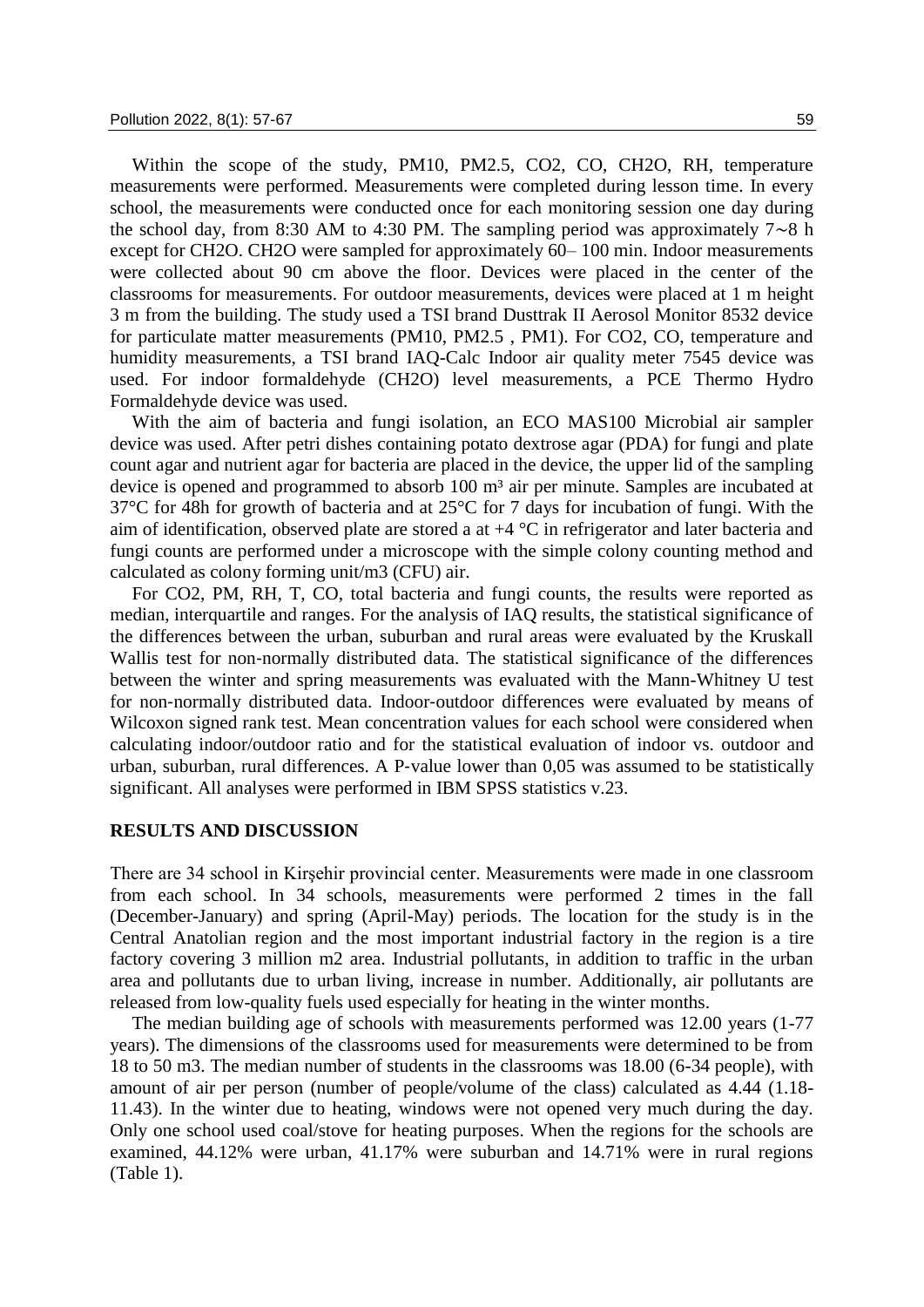| <b>Table</b> 1. Physical characteristics of schools with measurements performed |              |                    |                 |                |                      |                  |          |                   |                |
|---------------------------------------------------------------------------------|--------------|--------------------|-----------------|----------------|----------------------|------------------|----------|-------------------|----------------|
| <b>School</b>                                                                   | <b>Urban</b> |                    | <b>Building</b> | <b>Heating</b> | <b>Type of</b>       | <b>Number</b>    |          | <b>Class</b>      | Air per        |
| No                                                                              | environment  | <b>Ventilation</b> | age             |                | with coal blackboard | of               | Flooring | volume            | person         |
|                                                                                 |              |                    | (years)         |                |                      | students         |          | (m <sup>2</sup> ) |                |
| $\mathbf{1}$                                                                    | Suburban     |                    | 26              |                | Smart board          | 22               | laminate | 45                | 4,09           |
| $\overline{2}$                                                                  | Urban        |                    |                 |                | Smart board          | 31               | laminate |                   | 2,71           |
| 3                                                                               | Suburban     |                    | 36              |                | Chalk                | 13               | laminate | 49                | 7,54           |
| 4                                                                               | Urban        |                    | 20              |                | Smart board          | 22               | Concrete | 35                | 3,18           |
| 5                                                                               | Urban        |                    | 3               |                | Whiteboard           | 18               | laminate | 48                | 5,33           |
| 6                                                                               | Urban        |                    | 15              |                | Whiteboard           | 34               | laminate |                   | 2,41           |
| $\tau$                                                                          | Suburban     |                    | $\overline{7}$  |                | Smart board          | 19               | laminate | 18                | 1,89           |
| $\,8\,$                                                                         | Urban        |                    | 12              |                | Whiteboard           | 15               | Concrete | 42                | 5,6            |
| 9                                                                               | Urban        |                    | 10              |                | Whiteboard           | 24               | laminate | 42                | 3,5            |
| 10                                                                              | Suburban     |                    | 10              |                | Smart board          | 12               | Concrete | 40                | 6,67           |
| 11                                                                              | Urban        |                    | 18              |                | Smart board          | 23               | laminate | 40                | 3,48           |
| 12                                                                              | Urban        |                    | 27              |                | Smart board          | 18               | Concrete |                   | 4,44           |
| 13                                                                              | Suburban     |                    | 5               |                | Smart board          | 13               | laminate | 48                | 7,38           |
| 14                                                                              | Rural        |                    | 40              | $\mathbf X$    | Smart board          | 6                | Concrete | 30                | 10             |
| 15                                                                              | Urban        |                    | 26              |                | Smart board          | 21               | Concrete | 45                | 4,29           |
| 16                                                                              | Suburban     | Windows/doors      | 26              |                | Chalk                | 10               | Concrete | 49                | 9,8            |
| 17                                                                              | Suburban     |                    | 30              |                | Smart board          | $\mathbf{9}$     | Concrete | 45                | 10             |
| 18                                                                              | Suburban     |                    | 25              |                | Smart board          | $\boldsymbol{7}$ | Concrete | 40                | 11,43          |
| 19                                                                              | Urban        |                    | 10              |                | Smart board          | 18               | laminate | 40                | 4,44           |
| 20                                                                              | Suburban     |                    | $\tau$          |                | Chalk                | 22               | laminate | 49                | 4,45           |
| 21                                                                              | Urban        |                    | 77              |                | Smart board          | 34               | Concrete | 20                | 1,18           |
| 22                                                                              | Suburban     |                    | 10              |                | Smart board          | 13               | laminate | 50                | 7,69           |
| 23                                                                              | Urban        |                    |                 |                | Whiteboard           | 18               | laminate | 40                | 4,44           |
| 24                                                                              | Urban        |                    | 12              |                | Smart board          | 10               | laminate | 50                | $10\,$         |
| 25                                                                              | Rural        |                    |                 |                |                      |                  |          |                   |                |
| 26                                                                              | Urban        |                    | $\sqrt{2}$      |                | Whiteboard           | 30               | laminate | 40                | 2,67           |
| 27                                                                              | Urban        |                    | $\overline{4}$  |                | Smart board          | 25               | laminate | 50                | $\overline{4}$ |
| 28                                                                              | Suburban     |                    | 29              |                | Whiteboard           | 21               | Concrete | 42                | $\overline{4}$ |
| 29                                                                              | Suburban     |                    | $\mathbf{1}$    |                | Smart board          | 26               | laminate | 49                | 3,77           |
| 30                                                                              | Rural        |                    |                 |                |                      |                  |          |                   |                |
| 31                                                                              | Urban        |                    | $\overline{7}$  |                | Smart board          | 22               | laminate |                   | 3,64           |
| 32                                                                              | Rural        |                    |                 |                |                      |                  |          |                   |                |
| 33                                                                              | Rural        |                    | 43              |                | Smart board          | $8\,$            | Concrete | 30                | 7,5            |
| 34                                                                              | Urban        |                    | 10              |                | Chalk                | 17               | laminate | 45                | 5,29           |

**Table** 1. Physical characteristics of schools with measurements performed

|  |  | Table 2. Comparison of measurement results from fall and spring semesters |  |  |
|--|--|---------------------------------------------------------------------------|--|--|
|--|--|---------------------------------------------------------------------------|--|--|

| <b>Parameters</b>                                  | <b>Fall semester</b> | <b>Spring semester</b> | <b>P</b> value |
|----------------------------------------------------|----------------------|------------------------|----------------|
| <b>Mean <math>CO2(ppm)</math></b>                  | 1974.00 (1109-4484)  | 1813.00 (637-3334)     | 0.144          |
| <b>Mean CO</b> (ppm)                               | $0.750(0-12.6)$      | $0.550(0.1-1.1)$       | 0.070          |
| <b>PM</b> <sub>10</sub> ( $\mu$ g/m <sup>3</sup> ) | 141.50 (65-576)      | 83.50 (24-304)         | ${<}0.001*$    |
| $PM_{2.5} (\mu g/m^3)$                             | 73.00 (22-265)       | 44.00 (19-166)         | ${<}0.001*$    |
| $PM_1(\mu g/m^3)$                                  | $42.00(7-174)$       | $15.00(9-133)$         | ${<}0.001*$    |
| $CH2O$ (ppm)                                       | $0.25(0-2.10)$       | $0.25(0.13-0.56)$      | 0.456          |
| Temperature $(^{\circ}C)$                          | 21.65 (18.6-26.3)    | 24.10 (20.4-27.7)      | ${<}0.001*$    |
| Humidity $(\% )$                                   | 45.95 (31.7-62.8)    | $52.25(24-69.7)$       | ${<}0.001*$    |
| Total bacteria $(CFU/m^3)$                         | 157 (38-2628)        | 604 (33-2628)          | ${<}0.001*$    |
| Total fungus $(CFU/m^3)$                           | $8.00(3-120)$        | 33.00 (3-117)          | ${<}0.001*$    |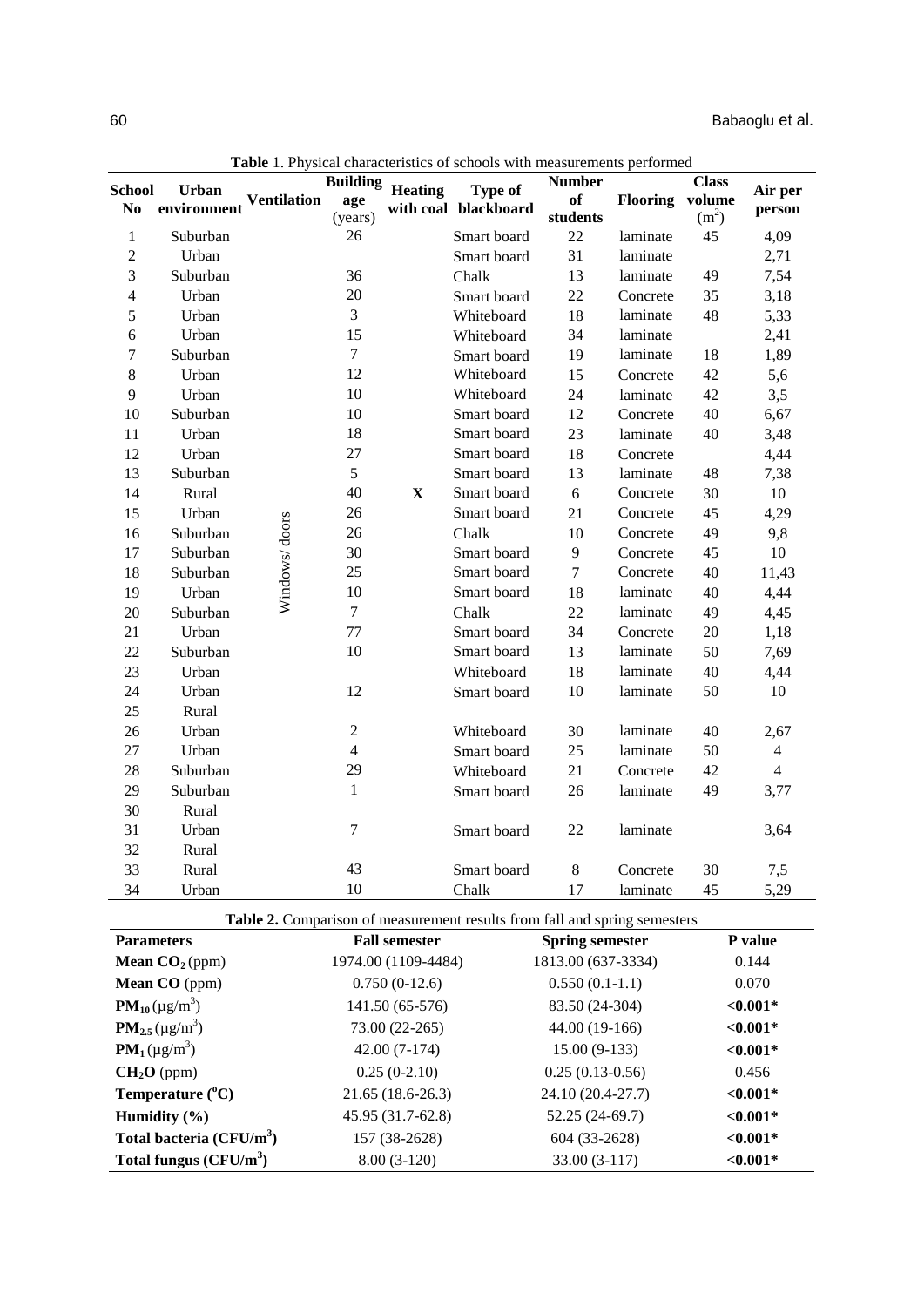PM10, PM2.5 and PM1 concentrations are shown in Table 2. When the median indoor values are investigated in all classrooms, the PM2.5 and PM10 concentrations appeared to exceed the 25 µg/m3 and 50 µg/m3 guideline values recommended for a 24h sampling period by the WHO (Figure 2) **4**.



There were statistical differences between the seasons  $(p<0.001, p<0.001,$  respectively). Measurements in the fall period were identified to be higher compared to the spring period. The highest median values were measured in the rural region (Table 3). There was a statistical difference in PM1 results between the periods  $(p<0.001)$ . Measurements in the fall period were identified to be higher compared to the spring period. According to PM1 results, the highest median values were measured in the urban region (Table 3).

| <b>Parameters</b>                                   | Urban $(n=15)$      | Rural $(n=5)$       | Suburban $(n=14)$   | P value  |  |
|-----------------------------------------------------|---------------------|---------------------|---------------------|----------|--|
| <b>Fall Semester</b>                                |                     |                     |                     |          |  |
| CO <sub>2</sub> (ppm)                               | 2300.00 (1202-4484) | 2055.00 (1595-2392) | 1756.50 (1109-3061) | 0.189    |  |
| $CO$ (ppm)                                          | $0.80(0.0-1.0)$     | $0.20(0.1-12.6)$    | $0.95(0.1-1.4)$     | 0.145    |  |
| <b>PM</b> <sub>10</sub> ( $\mu$ g/m <sup>3</sup> )  | 136.00 (76-357)     | 175.00 (147-465)    | 135.00 (65-576)     | 0.239    |  |
| $PM_{2.5} (\mu g/m^3)$                              | 79.00 (48-265)      | $72.0(62-182)$      | 72.50 (22-211)      | 0.919    |  |
| $PM_1(\mu g/m^3)$                                   | 46.00 (18-174)      | $25.00(24-101)$     | $41.50(7-156)$      | 0.489    |  |
| $CH2O$ (ppm)                                        | $0.15(00-1.63)$     | $0.39(0.0-0.47)$    | $0.28(0.0-2.10)$    | 0.454    |  |
| <b>Temperature</b> $(^{\circ}C)$                    | 22.60 (20.1-26.3)   | $21.00(18.6-25.5)$  | 21.40 (19.5-24.1)   | 0.220    |  |
| <b>Humidity</b> $(\%)$                              | 47.3 (31.7-62.8)    | 45.10 (33.5-48.2)   | 44.25 (33.6-60.4)   | 0.437    |  |
| <b>Total bacteria</b><br>$(CFU/m^3)$                | 202.00 (40-557)     | 1448.5 (158-2628)   | 127.00 (38-287)     | $0.012*$ |  |
| <b>Total fungus</b><br>$(CFU/m^3)$                  | $7.00(3-120)$       | $3.00(9-58)$        | 8.00 (4.00-33.00)   | 0.110    |  |
| <b>Spring Semester</b>                              |                     |                     |                     |          |  |
| CO <sub>2</sub> (ppm)                               | 1875.0 (637-3334)   | 175600 (1162-2550)  | 1462.00 (1069-2903) | 0.562    |  |
| CO (ppm)                                            | $0.7(0.1-1.1)$      | $0.6(0.3-0.8)$      | $0.45(0.3-0.8)$     | 0.291    |  |
| <b>PM</b> <sub>10</sub> ( $\mu$ g/m <sup>3</sup> )  | 83.00 (24-163)      | 96.00 (79-304)      | 80.50 (45-156)      | 0.271    |  |
| <b>PM</b> <sub>2.5</sub> ( $\mu$ g/m <sup>3</sup> ) | 42.00 (19-73)       | 47.00 (44-97)       | 44.00 (27-166)      | 0.183    |  |

**Table 3.** Comparison of fall and spring semester measurements between regions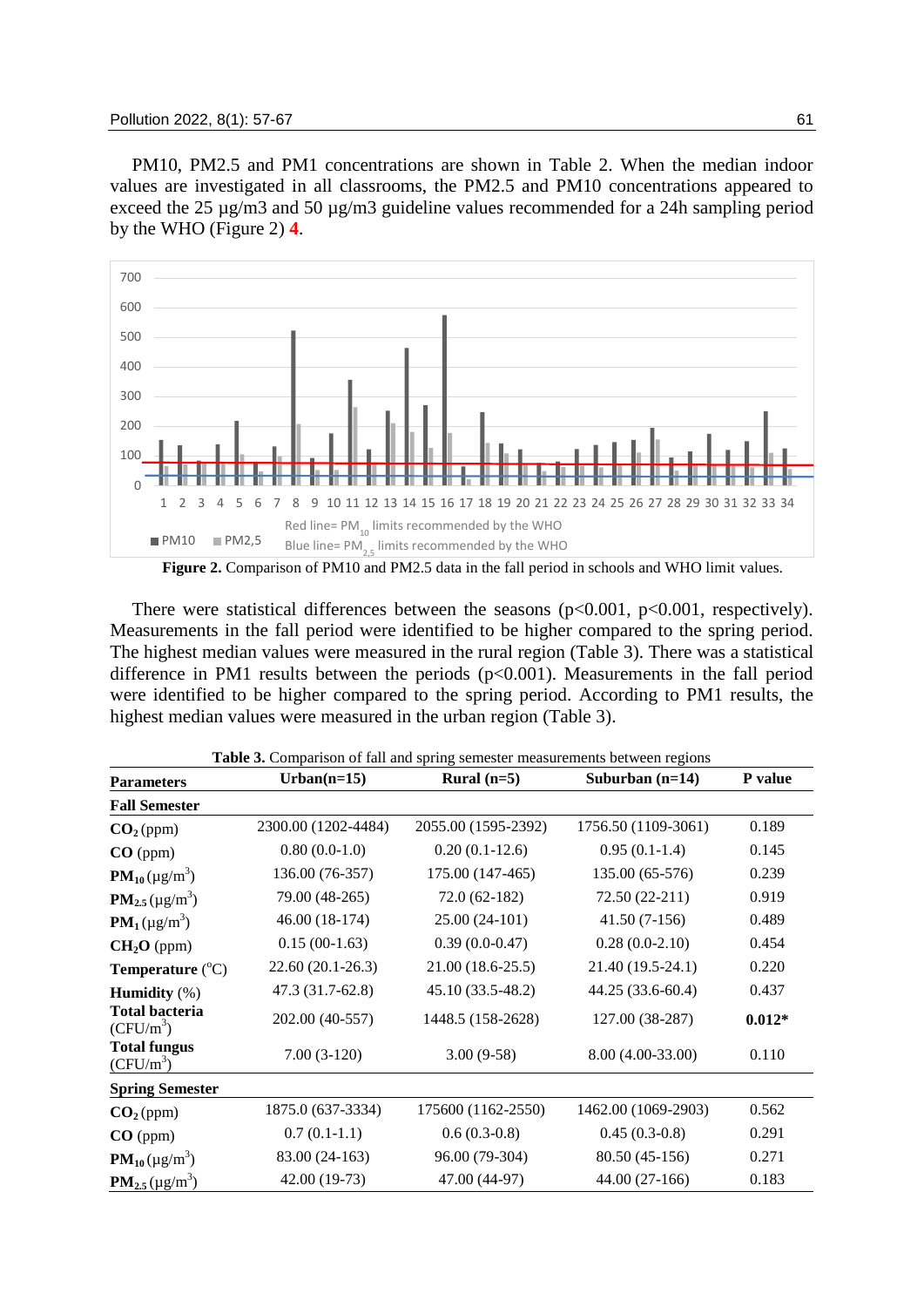| <b>Parameters</b>                    | $Urban(n=15)$     | Rural $(n=5)$      | Suburban $(n=14)$ | P value  |
|--------------------------------------|-------------------|--------------------|-------------------|----------|
| $PM_1(\mu g/m^3)$                    | $15.00(10-28)$    | 14.00 (13-24)      | $14.00(9-133)$    | 0.721    |
| $CH2O$ (ppm)                         | $0.25(0.13-0.56)$ | $0.25(0.17-0.33)$  | $0.24(0.13-0.55)$ | 0.877    |
| <b>Temperature</b> $(^{\circ}C)$     | 24.9 (20.9-27.7)  | 22.90 (22.2-24.2)  | $23.7(20.4-26.2)$ | 0.335    |
| Humidity $(\% )$                     | $51.4(24.0-63.1)$ | $52.2(48.8-69.7)$  | 52.55 (43.8-57.6) | 0.891    |
| <b>Total bacteria</b><br>$(CFU/m^3)$ | 504.00 (138-2628) | 2628.00 (376-2628) | 1547.50 (33-2628) | 0.464    |
| <b>Total fungus</b><br>$(CFU/m^3)$   | $41.00(18-106)$   | 68.50 (40-117)     | $17.50(3-71)$     | $0.007*$ |

There were positive correlations between PM10 with PM2,5, PM1, CO, and air per person  $(r=0.815, p<0.001; r=0.536, p<0.001; r=423, p=0.013; r=0.389, p=0.031, respectively); while$ there were negative correlations found with CO2, humidity and student numbers  $(r=0.348, p=0.044; r=-0.44, p=0.009; r=-0.407, p=0.023$ , respectively). There was a positive correlation between PM2.5 with PM1  $(r=0.911,p<0.001)$  and a negative correlation with humidity  $(r=-0.433,p=0.009)$  identified.

In both seasons, indoor PM10 amounts were higher than outdoor amounts  $(p<0.001)$ . In the spring period, the indoor PM2.5 and PM1 amounts were higher than the outdoor amounts  $(p<0.001)$ . In the winter, the outdoor PM2.5 and PM1 amounts were identified to be higher compared to indoor amounts. This result was statistically significant for PM1 ( $p=0.016$ ). This shows that one of the sources of indoor pollution in the winter is the outdoor environment (Table 4).

| Table 4. Comparison of outdoor and indoor measurement results. |                         |                      |                |                                             |                                |            |
|----------------------------------------------------------------|-------------------------|----------------------|----------------|---------------------------------------------|--------------------------------|------------|
|                                                                |                         | <b>Fall semester</b> |                | <b>Spring semester</b>                      |                                |            |
| <b>Parameters</b>                                              | <b>Indoors</b>          | <b>Outdoors</b>      | <b>P</b> value | <b>Indoors</b>                              | <b>Outdoors</b>                | P<br>value |
| CO <sub>2</sub> (ppm)                                          | 1974.00 (1109-<br>4484) |                      |                | 380.50 (325-1914) <0.001 1813.00 (637-3334) | 320.50 (297-421)               | < 0.001    |
| $CO$ (ppm)                                                     | $0.750(0-12.6)$         | $0.60(0.0-2.50)$     | 0.144          | $0.550(0.1-1.1)$                            | $0.800(0.20-1.80)$             | 0.004      |
| <b>PM</b> <sub>10</sub> ( $\mu$ g/m <sup>3</sup> )             | 141.50 (65-576)         | 97.00 (12-315)       | < 0.001        | 83.50 (24-304)                              | 46.50 (18-124)                 | < 0.001    |
| $PM_{2.5} (\mu g/m^3)$                                         | 73.00 (22-265)          | 88.00 (16-249)       | 0.443          | 44.00 (19-166)                              | $20.50(12-34)$                 | < 0.001    |
| $PM_1(\mu g/m^3)$                                              | $42.00(7-174)$          | 58.00 (8-224)        | 0.016          | $15.00(9-133)$                              | $11.00(7-33)$                  | < 0.001    |
| <b>Temperature</b>                                             | $21.65(18.6-26.3)$      | $10.60(4.80-24.0)$   | < 0.001        | 24.10 (20.4-27.7)                           | 25.75 (19.50-34.60)            | < 0.001    |
| $(^{\circ}C)$                                                  |                         |                      |                |                                             |                                |            |
| Humidity $(\% )$                                               | 45.95 (31.7-62.8)       | 48.80 (22.2-62.9)    | 0.225          | 52.25 (24-69.7)                             | 40.10 $(12.10 - 56.30)$ <0.001 |            |

 $CO<sub>2</sub>$  levels measured indoors in the fall period were higher compared to the spring period, but were not found to be statistically significant (Table 2). Only one school was observed to be within the limits recommended by the N15251 European Standard (European Standardization Committee, 2007) in the spring period (Figure 3). All other classrooms were measured above the limit value of 1500 ppm (Olesen, 2007). There was a positive correlation found between CO2 with humidity and student numbers  $(r=0.733, p<0.001; r=0.512,$ p=0.003). Measurements were observed to be higher in more crowded and smaller classrooms. In both seasons the indoor CO2 amounts were higher than in the outdoor environment (p<0.001) (Table 4). High CO2 amounts indoors are considered to be due to the classes being crowded and insufficient ventilation.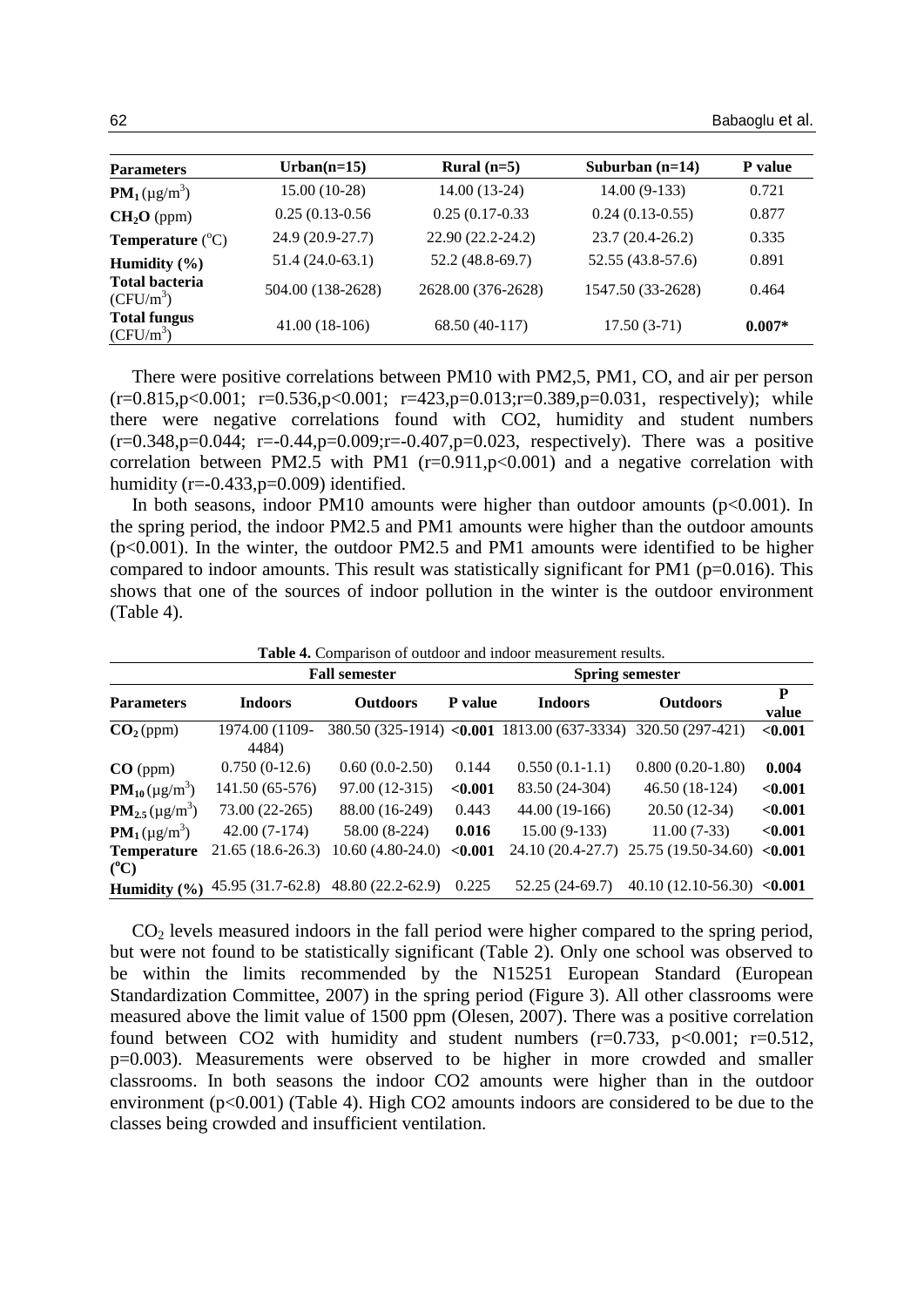#### Pollution 2022, 8(1): 57-67 63



**Fig 3.** Comparison of CO2 data in the fall period measured in schools and WHO limit values.

According to measurement results, the bacteria and fungi concentrations showed high variability. In the fall period, median indoor bacterial counts were 157 (38-2628) CFU/m3, while in the spring period it was 604 (33-2628) CFU/m3. In 2 schools in the fall period and in 15 schools in the spring period nearly 3000 CFU/m3 was identified. The median fungal concentrations in the fall and spring periods were identified as 8.00 (3-120) CFU/m3 and 33.00 (3-117) CFU/m3, respectively (Table 2). When evaluated seasonally, the bacterial and fungal concentrations were statistically higher in the spring period  $(p<0.001)$ . Total bacterial concentrations are examined higher in the rural region compared to other regions in fall period (p=0.012) (Table3). Total fungus concentrations are determined higher in the rural region compared to other regions in spring period  $(p=0.007)$  (Table 3). There was a positive correlation found between total bacteria and student numbers  $(r=0.401, p=0.028)$ .

The indoor humidity and temperature measurements in the fall period were 45.95% (40.07- 4.72), and 21.65% (20.75-23.32) and in the spring period were 52.25% (47.40-55.23) and 24.10% (22.77-25.02) (Table 2). In the fall period, 70.6% of classrooms and in the spring period 85,3% of classrooms were within the interval of 40-60% recommended by the WHO. In terms of indoor temperature, in the fall period 50.0% and in the spring period 11.8% of classrooms were between the 20-22oC recommended by the WHO. There was a negative correlation between PM10 with humidity (r=-0.44,p=0.009).

Median CH2O value was low compared to the WHO guidelines. The indoor CO amount in the winter was higher than the outdoors; however, there was no statistically significant difference  $(p=0.144)$ . In the school using coal for heating, the CO level was measured as 12.6 mg/m3 (Table 4).

In this study, all schools in an area in the Kirşehir provincial center were monitored in terms of indoor air quality in winter and spring seasons. According to WHO limit values, PM2.5 measurements apart from one school, PM10 and PM2.5 measurements were identified to exceed limit values. When the CO2 limit values are examined, it appears all classrooms exceeded limit values. Seasonal assessment observed the fall period indoor air measurements were higher compared to the spring period measurements. Additionally, CO2 and PM10 levels were higher indoors, while PM1 was higher outdoors. In the spring period, CO2, PM10, PM2.5 and PM1 were higher indoors, while CO was identified to be higher outdoors. Regional comparisons identified the total bacterial and fungal counts were higher in the rural area and that the ages of these buildings were higher compared to buildings in other areas.

PM2.5 was above the standard value of  $25\mu g/m3$  in all classrooms bar one. When the PM10 limit value of 50  $\mu$ m/m3 is examined, all classrooms were above the limit value. PM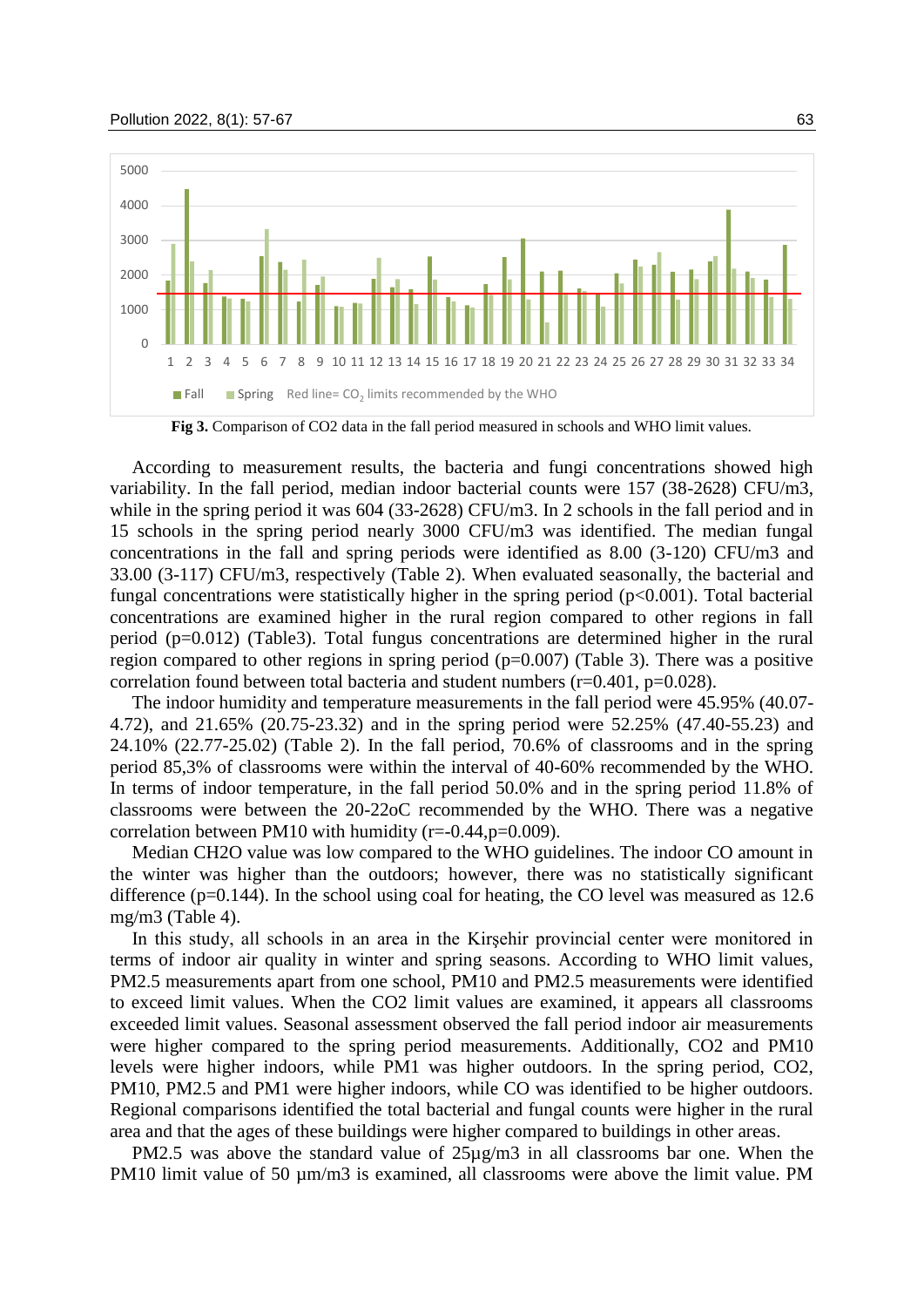measurement data comply with data in the literature (Fromme et al., 2007; Simoni et al., 2010). Indoor PM concentrations were statistically high. These shows the PM concentrations were due to the indoor environment. It is considered that PM is due to the low amount of air per person, fixed furniture attracting particles, lack of ventilation, skin and hair residues from the human body, and dust particles on children's shoes and clothes (Alves et al., 2013; Tian et al., 2014).

PM10 was observed to be higher in the rural area. The reason for this is thought to be sourced in the outdoors due to the greater use of coal as fuel for heating purposes, agriculture, domestic animals, dirt roads and dry climate in the rural region. In urban areas, high PM2.5 and PM1 is thought to be due to school buildings being old and the density of roads in the surroundings. As a result, it is recommended that these risk factors should be calculated when choosing the site for new school buildings and that environmental organization be made accordingly. At measurement times, the entry and exit times for the classrooms and activities during lessons caused peaks in the PM concentrations (Madureira et al., 2012).

The indoor air quality in schools may affect the health, comfort and academic performance of both employees and students (Mendell & Heath, 2005). In this study, measurements in winter identified 1500 ppm and above in 26 schools. The classroom with highest values had 4484 ppm measured. In the spring, 19 schools were identified to be 1500 ppm and above. This shows that windows were kept open for longer periods in the spring period and this lowered CO2 levels. There appeared to be a strong correlation between CO2 levels and student numbers. CO2 concentrations varied seasonally. A study by Coley et al. determined CO2 levels were observed to be higher in the fall period compared to the spring period (Coley & Beisteiner, 2002). Studies have shown a consistent correlation between high CO2 concentrations and ventilation rates and health symptoms (Seppänen et al., 1999). A study in France by Canha et al. measured CO2 concentrations in 17 preschools and primary schools. They identified that 35% of classrooms had CO2 concentrations of 1500 ppm and above (Canha et al., 2016). In this study, this rate was higher. The reason for this is considered the student numbers and the lack of ventilation systems. Additionally, multicenter European research showed school children exposed to CO2 levels higher than 1000 ppm had significantly high degrees of dry cough and rhinitis risk (Shendell et al., 2004; Simoni et al., 2010).

CO is generally one of the most characteristic traffic pollutants observed in urban areas (Zayasu et al., 1997). In spring CO levels varied from 0.1 to 1.1 mg m3, while in the winter the highest value of 12.6 mg m3 was measured. Another study in primary schools identified the CO level as 1.6. They stated the source for this was fuel used in the kitchen indoors, while the outdoor source was traffic density (Yoon et al., 2011). In this study the school with highest CO amounts identified was heated with a stove. Due to heating in the winter and insufficient ventilation, CO amounts were higher than the outdoor values.

Studies in schools have stated that indoor materials are sources of CH2O (Liu et al. 2006; Yoon et al., 2011). The limit value of 0.6 mg m-3 was not exceeded (Kaden et al., 2010). There are many possible sources of formaldehyde in primary schools. Among these are paints, varnishes, cleaning materials, insecticides, construction material, new furniture, adhesives and compressed wood furniture (Yoon et al., 2011).

Environmental conditions surrounding schools and classrooms, and plants and soil in school playgrounds may be significant sources of microorganisms (Hanninen, 2011). In 86% of the classrooms with measurements performed, mean indoor bacterial levels were found to be higher than 500 CFU/m3, similar to findings from 11 schools in Porto in the winter (Madureira et al., 2016). For indoor air samples, total fungal counts were lower compared to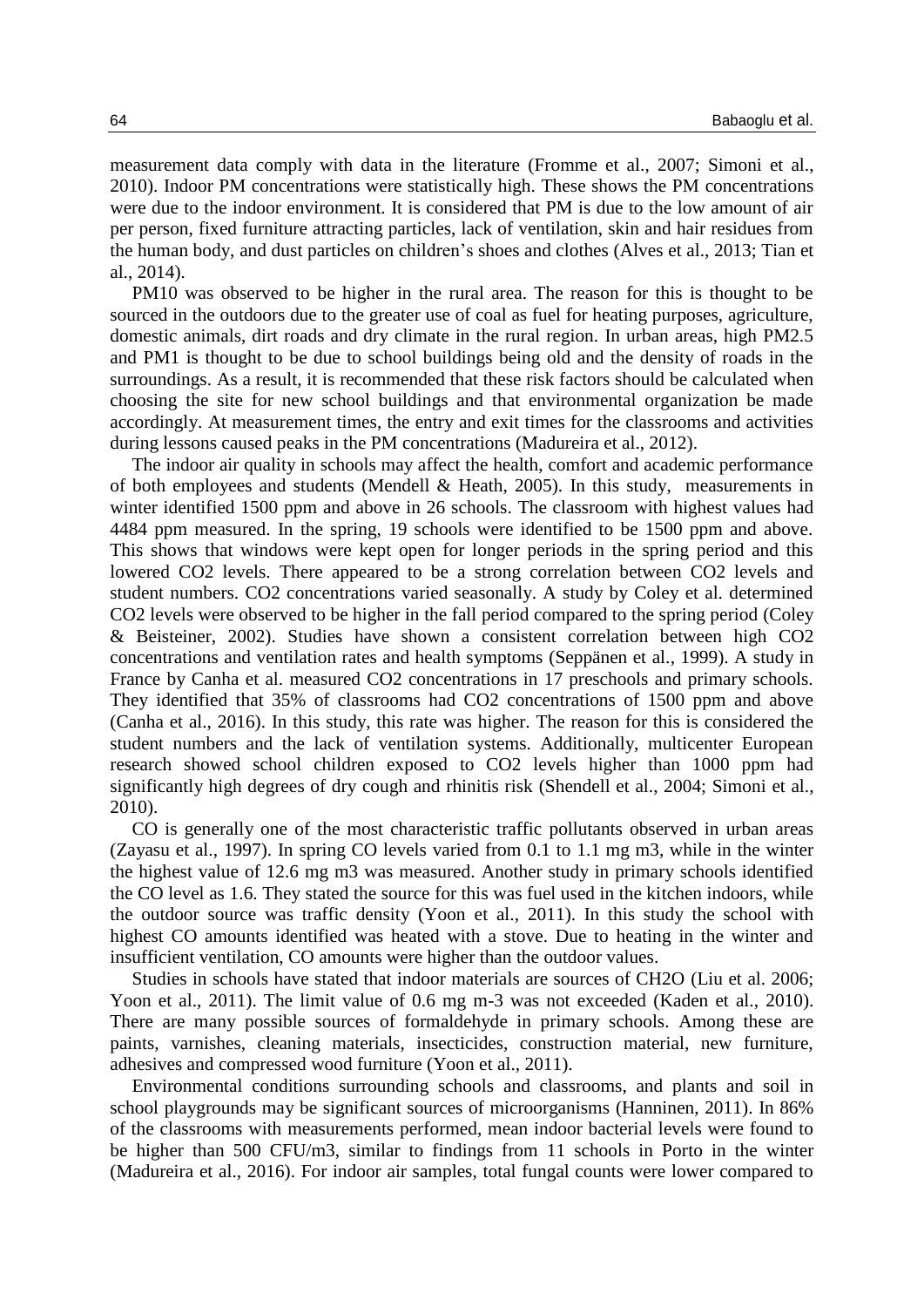other studies (Godwin & Batterman, 2007). In winter, students generally spend more time indoors, windows are frequently closed due to outdoor weather conditions or as heating systems are turned on and ventilation may be insufficient. A study by Madureira et al. found a positive correlation between optimal humidity and temperature intervals for fungal species and the fungal concentration in indoor air and indoor temperature (Madureira et al., 2016).

This study has some limitations, one-day measurement was performed in schools in every season. Continuous measurement could not be performed due to we have a few devices and a great number of schools.

### **CONCLUSION**

Many IAQ parameters showed variability between schools and appeared to exceed limit values. Student activity can be considered as the indoor source affecting air particulate matter concentrations in school environments. Classroom activities increase particulate matter concentrations. Particulate matter concentration in rural areas is due to particulate matter concentration in the outdoor environment. Students and their activities have a direct impact on indoor CO2 concentration levels. The results show that there is a positive correlation between the mean CO2 concentration and the number of students. In this case, adequate ventilation routines are required in classrooms, such as opening windows during recess or lunch breaks to lower the CO2 concentration level. Concentration of total bacteria and fungi was found to be higher in rural schools. It was because of the high age of the school buildings in the rural area. It will increase the incidence of respiratory diseases such as asthma and allergies in children. As a result, it is recommended that school buildings be designed to prevent indoor pollutant sources. This situation requires more space and openness between classrooms, reduction in fill rates per classroom. In addition, it should be considered that the studied buildings do not have any ventilation systems. Developing future research activities on smart natural ventilation systems to improve indoor air quality in school environments. Strategies based on control of IAQ pollutant sources are accepted as the most consistent and effective method to prevent negative health outcomes for children and adults. The need for multiple and long-term surveillance locations to find indoor pollutant sources, calculate seasonal variation, and evaluate whether there is a causative relationship between exposure to pollutants in schools and health symptoms was determined. Regular surveillance of IAQ will ensure people living within buildings will live in safe conditions.

### **GRANT SUPPORT DETAILS**

This study has been financially supported by The Scientific and Technological Council of Turkey (TUBITAK). (Project Number: 216S803).

### **CONFLICTS OF INTEREST**

The authors declare that there is not any conflict of interests regarding the publication of this manuscript. In addition, the ethical issues, including plagiarism, informed consent, misconduct, data fabrication and/ or falsification, double publication and/or submission, and redundancy has been completely observed by the authors.

### **LIFE SCIENCE REPORTING**

No life science threat was practiced in this research.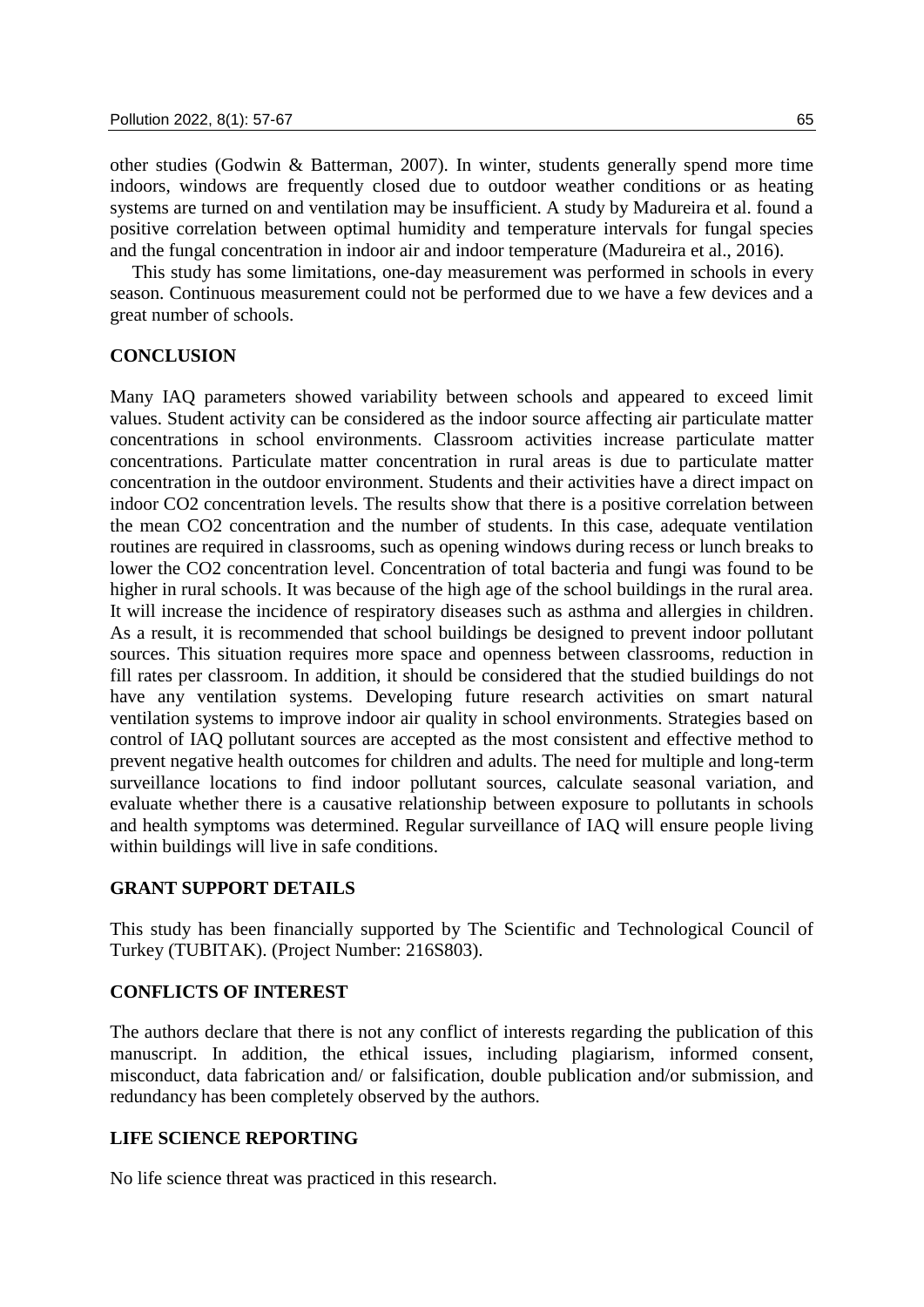### **REFERENCES**

- Alves, C., Nunes, T., Silva, J. and Duarte, M. J. A. (2013). Comfort parameters and particulate matter (PM10 and PM2. 5) in school classrooms and outdoor air. Aerosol Air Qual Res., 13(5); 1521- 1535.
- Annesi-Maesano, I., Baiz, N., Banerjee, S., Rudnai, P., Rive, S. and Group, S. (2013). Indoor air quality and sources in schools and related health effects. J. Toxicol. Environ. Health B., 16(8); 491-550.
- Babayigit, M. A., Bakir, B., Tekbas, O. F., Ogur, R., Kilic, A. and Ulus, S. (2014). Indoor air quality in primary schools in Kecioren, Ankara. Turk J Med Sci., 44(1); 137-144.
- Bernstein, J. A., Alexis, N., Bacchus, H., Bernstein, I. L., Fritz, P., Horner, E., Li, N., Mason, S., Nel, A. and Oullette, J. (2008). The health effects of nonindustrial indoor air pollution. J. Allergy Clin. Immunol., 121(3); 585-591.
- Borràs-Santos, A., Jacobs, J. H. , Täubel, M., Haverinen-Shaughnessy, U., Krop, E. J., Huttunen, K., Hirvonen, M.R., Pekkanen, J., Heederik, D. J. and Zock, J.P. (2013). Dampness and mould in schools and respiratory symptoms in children: the HITEA study. Occup Environ Med., 2012;101286.
- Canha, N., Mandin, C., Ramalho, O., Wyart, G., Ribéron, J., Dassonville, C., Hänninen, O., Almeida, S. M. and Derbez, M. (2016). Assessment of ventilation and indoor air pollutants in nursery and elementary schools in France. Indoor Air, 26(3); 350-365.
- Coley, D. A. and Beisteiner, A. (2002). Carbon dioxide levels and ventilation rates in schools. Int J Vent., 1(1); 45-52.
- Daisey, J. M., Angell, W. J. and Apte, M. G. (2003). Indoor air quality, ventilation and health symptoms in schools: an analysis of existing information. Indoor air, 13(1); 53-64.
- Fromme, H., Twardella, D., Dietrich, S., Heitmann, D. , Schierl, R., Liebl, B. and Rüden, H. (2007). Particulate matter in the indoor air of classrooms—exploratory results from Munich and surrounding area. Atmos. Environ., 41(4); 854-866.
- Godwin, C. and Batterman, S. (2007). Indoor air quality in Michigan schools. Indoor Air., 17; 109– 121.
- Hanninen, O. O. (2011). WHO guidelines for indoor air quality: dampness and mold. In: Adan O.C.G., Samson R.A. (eds) Fundamentals of mold growth in indoor environments and strategies for healthy living. Wageningen Academic Publishers, Wageningen.
- Haverinen‐Shaughnessy, U., Borras‐Santos, A., Turunen, M., Zock, J. P., Jacobs, J., Krop, E., Casas, L., Shaughnessy, R., Täubel, M., Heederik, D., Hyvärinen, A., Pekkanen, J. and Nevalainen A. (2012). Occurrence of moisture problems in schools in three countries from different climatic regions of Europe based on questionnaires and building inspections–the HITEA study. Indoor Air, 22(6); 457-466.
- Kaden, D.A., Mandin, C., Nielsen, G. D., Wolkoff, P. (2010). Formaldehyde. WHO Guidelines for Indoor Air Quality: Selected Pollutants. Geneva, World Health Organization.
- Lim, Y.W., Kim, H.H., Lee, C. S., Shin, D.C., Chang, Y. S. and Yang, J.Y. (2014). Exposure assessment and health risk of poly-brominated diphenyl ether (PBDE) flame retardants in the indoor environment of elementary school students in Korea. Sci. Total Environ., 470; 1376- 1389.
- Liu, W., Zhang, J., Zhang, L., Turpin, B. J., Weisel, C.P., Morandi, M.T., Stock, T.H., Colome, S. and Korn, L. R. (2006). Estimating contributions of indoor and outdoor sources to indoor carbonyl concentrations in three urban areas of the United States. Atmos. Environ., 40(12); 2202-2214.
- Madureira, J., I. Paciência and E. d. O. Fernandes (2012). Levels and indoor–outdoor relationships of size-specific particulate matter in naturally ventilated Portuguese schools. J. Toxicol. Environ. Health., 75(22-23); 1423-1436.
- Madureira, J., Paciência, I., Pereira, C., Teixeira, J. P. and Fernandes, E. D. O. (2016). Indoor air quality in Portuguese schools: levels and sources of pollutants. Indoor air, 26(4); 526-537.